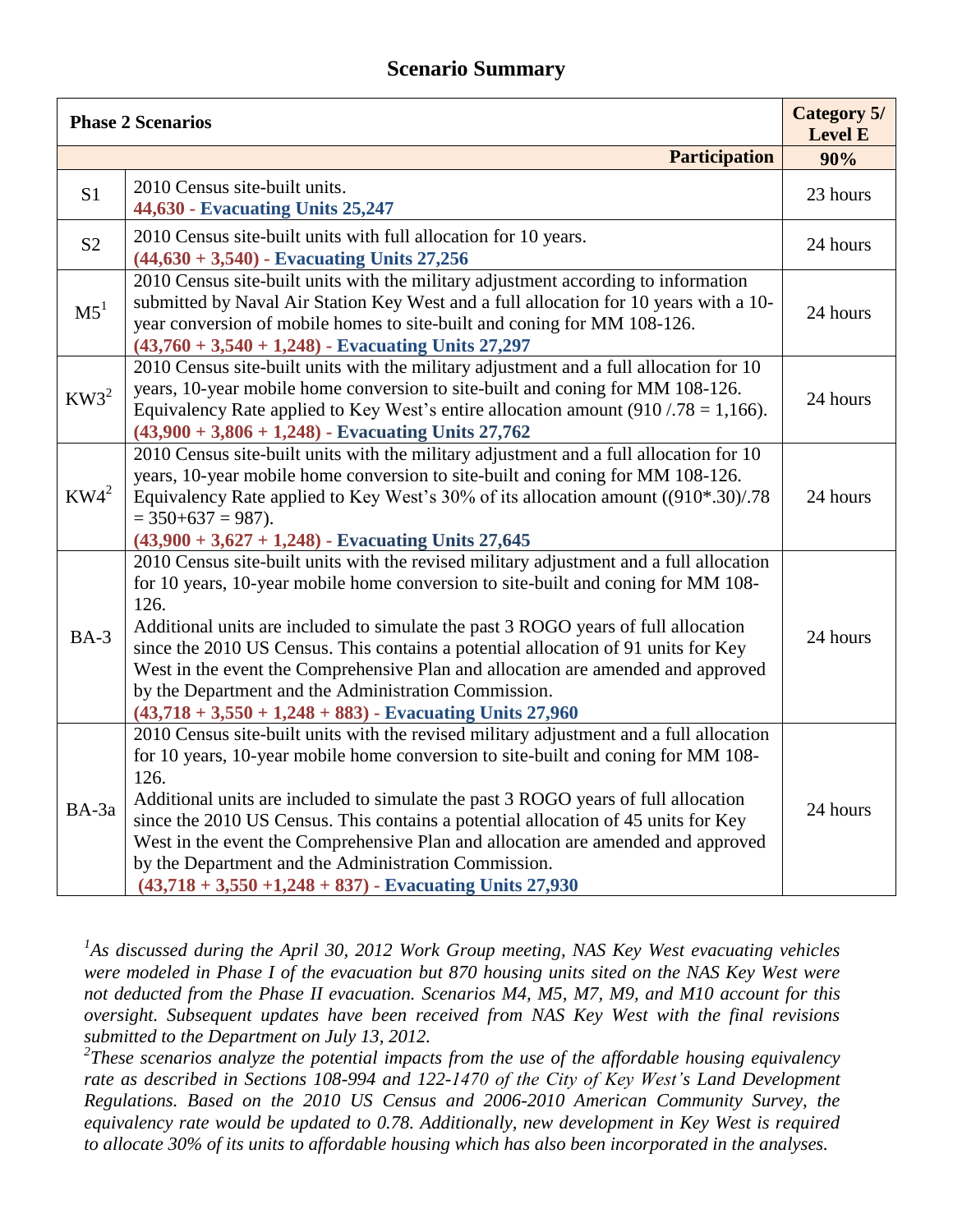## **Scenario Summary**

| <b>Phase 2 Scenarios</b> |                                                                                                                                                                                                                                                                                         |                             |
|--------------------------|-----------------------------------------------------------------------------------------------------------------------------------------------------------------------------------------------------------------------------------------------------------------------------------------|-----------------------------|
|                          | <b>Participation</b>                                                                                                                                                                                                                                                                    | 90%                         |
| M1                       | 2010 Census site-built units and mobile homes<br>$(44,630 + 8,134)$ - Evacuating Units 29,928                                                                                                                                                                                           | 25 hours $\&$<br>30 minutes |
| $\mathbf{1}$             | All Units - Simultaneous Evacuation<br>2010 Census site-built units, tourist units, mobile homes, and military<br>$(44,630 + 13,665 \text{ units} + 8,134 \text{ units} + 2,025 \text{ vehicles})$ - Evacuating Units 41,294                                                            | 35 hours &<br>30 minutes    |
| S <sub>3</sub>           | 2010 Census site-built units with 50% decrease in current allocation for 10 years<br>$(44,630 + 1,780)$ - Evacuating Units 26,256                                                                                                                                                       | 23 hours $\&$<br>30 minutes |
| <b>S4</b>                | 2010 Census site-built units with 25% decrease in current allocation for 10 years<br>$(44,630 + 2,660)$ - Evacuating Units 26,758                                                                                                                                                       | 23 hours $\&$<br>30 minutes |
| M <sub>2</sub>           | 2010 Census site-built units with full allocation for 10 years and mobile homes<br>$(44,630 + 3,540 + 8,134)$ - Evacuating Units 31,939                                                                                                                                                 | 27 hours                    |
| $\mathbf{M}4^1$          | 2010 Census site-built units with the military adjustment according to information<br>submitted by Naval Air Station Key West and a full allocation for 10 years with a 10-year<br>conversion of mobile homes to site-built<br>$(43,760 + 3,540 + 1,248)$ - Evacuating Units 27,297     | 24 hours                    |
| M7 <sup>1</sup>          | 2010 Census site-built units with the military adjustment according to information<br>submitted by Naval Air Station Key West and a 50% decrease in current allocation for 10-<br>year conversion of mobile homes to site-built<br>$(43,760 + 1,780 + 1,248)$ - Evacuating Units 26,299 | 23 hours &<br>30 minutes    |
| M9 <sup>1</sup>          | 2010 Census site-built units with the military adjustment according to information<br>submitted by Naval Air Station Key West and a 25% decrease in current allocation for 10-<br>year conversion of mobile homes to site-built<br>$(43,760 + 2,660 + 1,248)$ - Evacuating Units 26,800 | 23 hours $\&$<br>30 minutes |
| M10 <sup>1</sup>         | 2010 Census site-built units with the military adjustment according to information<br>submitted by Naval Air Station Key West and a 15% decrease in current allocation for 10-<br>year conversion of mobile homes to site-built<br>$(43,760 + 3,009 + 1,248)$ Evacuating Units 26,998   | 24 hours                    |
| M11                      | 2010 Census site-built units with the military adjustment and a revised full allocation for 10<br>years, giving Key West 30 allocations and 10-year conversion of mobile homes to site-built<br>$(43,760 + 3,190 + 1,248)$ – Evacuating Units 26,327                                    | 23 hours                    |